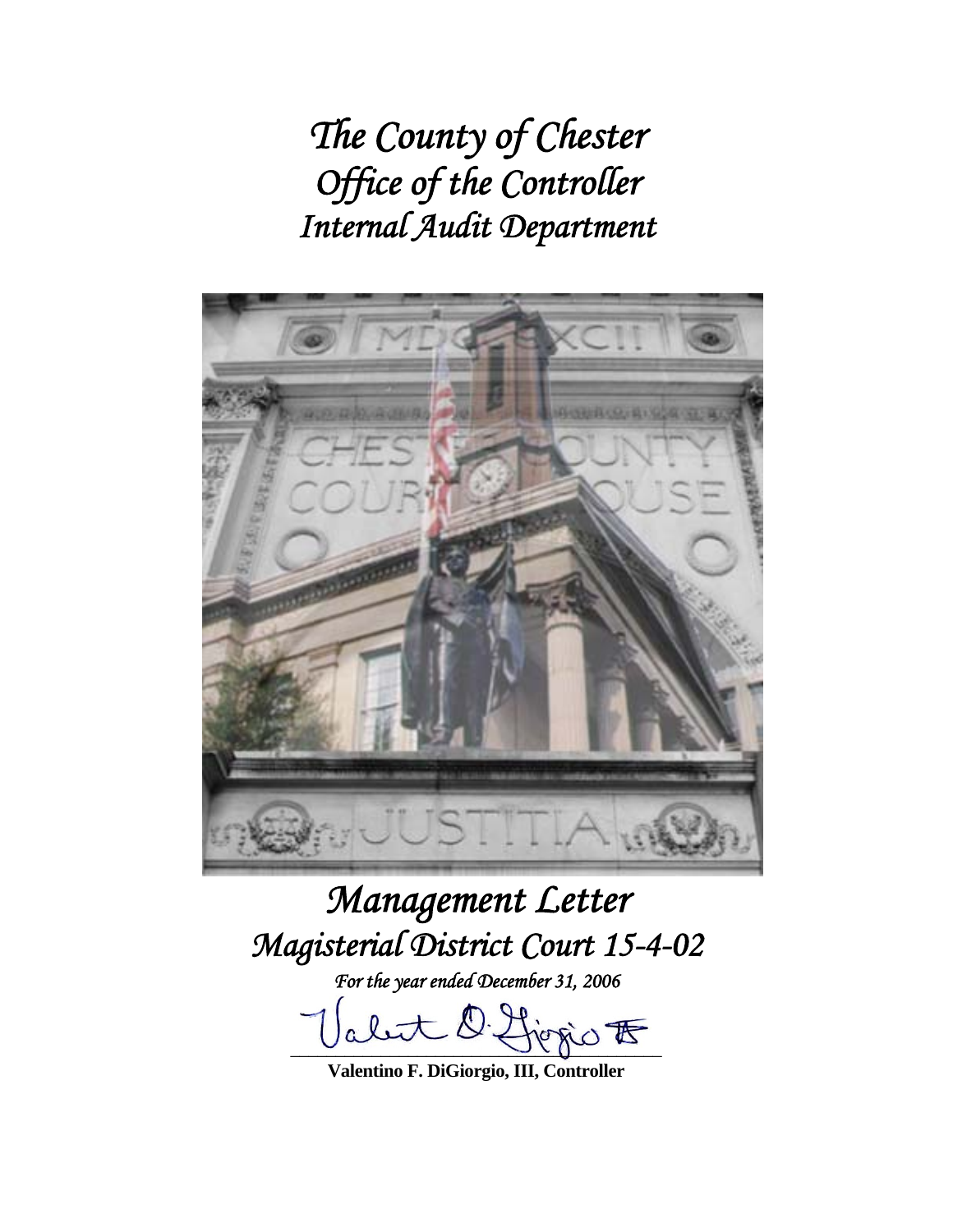# **To: Magisterial District Judge James J. Charley, Jr.**

## *Introduction*

On June 13, 2007, Internal Audit completed an audit of Magisterial District Court 15-4-02 (*District Court*). Robert Pinkos, CIA, was the auditor-in-charge. Internal Audit is required by County Code to review district courts annually to ensure compliance with policies and procedures mandated by the Administrative Office of Pennsylvania Courts and/or District Justice Administration and to assess their overall internal control structure. The scope of our audit included a review of the following:

- Cash and Petty Cash
- Undisbursed Funds
- Cash Receipts
- Manual Receipts
- Cash Disbursements
- Voided Transactions
- Overall Compliance.

#### *Executive Summary*

The management and staff of the *District Court* are, in all material respects, in compliance with policies and procedures set forth by the Administrative Office of Pennsylvania Courts and directives imposed by District Justice Administration. Minor findings involving internal controls and compliance are included within this Management Letter. Based on Internal Audit's testing and observations, it is our opinion that these deficiencies are not the result of negligence or deliberate misconduct, but are instead the consequence of one or more of the following:

- Oversights
- Human error

We would like to thank the management and staff of the *District Court* for their cooperation and assistance during the course of this audit. We have provided herein a copy of our "Audit Findings" and "Recommendations" for your review and comment.

Please feel free to contact our office at (610) 344-5906 should you have any questions or concerns.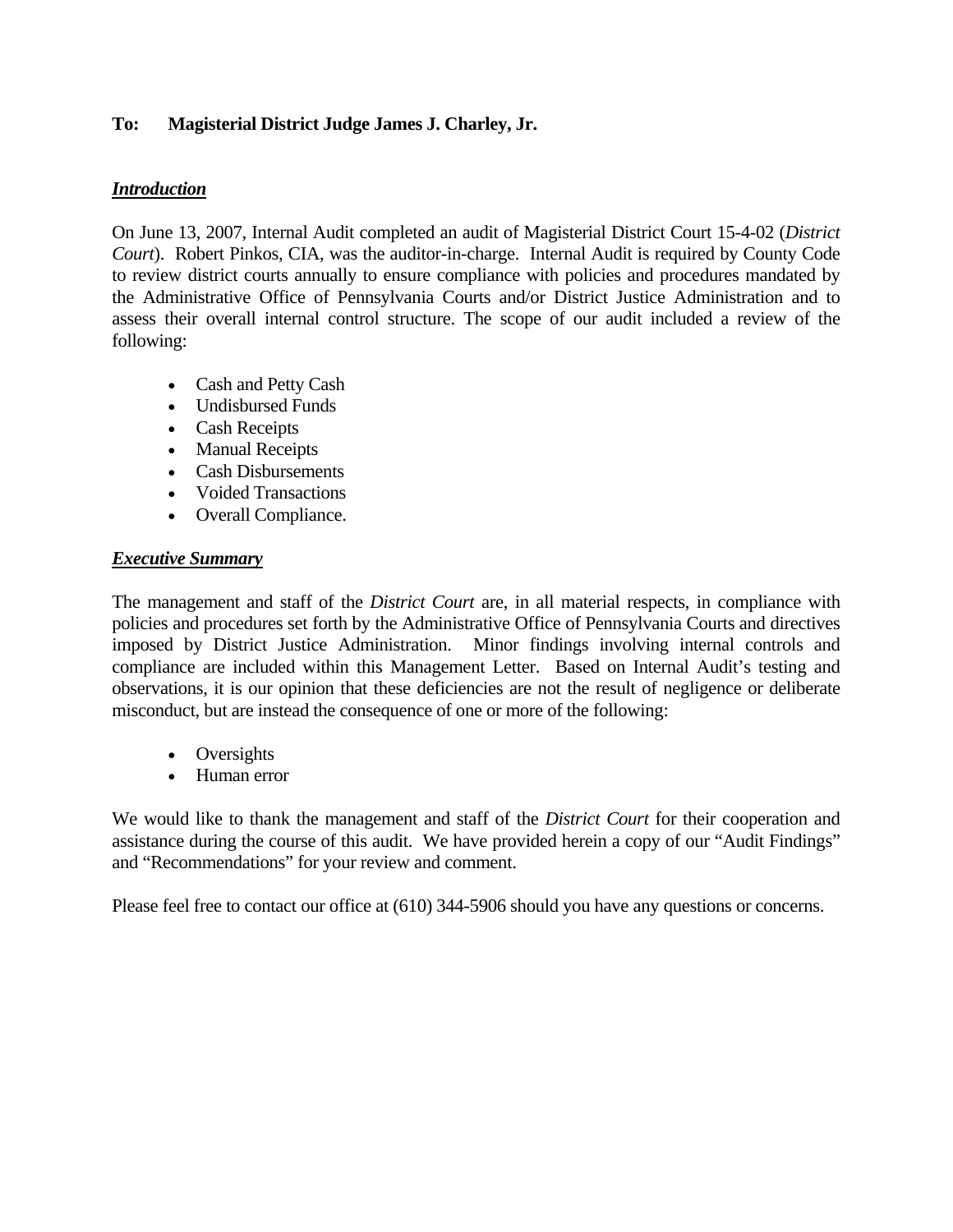# **MAGISTERIAL DISTRICT COURT 15-4-02**

# **FINDINGS AND RECOMMENDATIONS**

# **FOR THE YEAR ENDED DECEMBER 31, 2006**

# **I. INTERNAL CONTROL FINDINGS AND RECOMMENDATIONS**

# RECONCILIATION

## Finding 1: Daily Cash Balancing

Internal Audit noted 1 instance, where the cash and check total per the Daily Cash Balancing Report did not reconcile to the total of the deposit slip taken to the bank.

#### **Recommendation**

Internal Audit recommends that the *District Court* staff needs to reconcile the total of the Daily Cash Balancing Report to the deposit slip. Any difference must be investigated and corrected prior to taking the deposit to the bank.

## Auditee Response

District Court management concurs with the audit finding and recommendation.

## Finding 2: Cash/Escrow Payable

Internal Audit noted the following:

- ¾ According to the Daily Balancing Report, the *District Court* receipted money totaling \$5,026.41 on 9/15/06. However, the bank credited the *District Court's* account for \$5,026.42, which was \$0.01 too much for that day's deposit. The *District Court* made a credit adjustment to reconcile with the bank, but there was no follow up with the bank in order to correct the bank error and adjust the account's balance to reflect the proper amount of money receipted on 9/15/06.
- ¾ A defendant owed fines and costs of \$116.50. The defendant paid the *District Court* a money order for only \$116.00, however the *District Court* receipted this money order for the total costs of \$116.50 in error. The bank credited the *District Court's* account for the correct amount of \$116.00 for that day's deposit. The *District Court* made a debit adjustment to reconcile the difference, instead of voiding the receipt and receipting the money order for the correct amount and then collecting the remaining \$0.50 due from the defendant.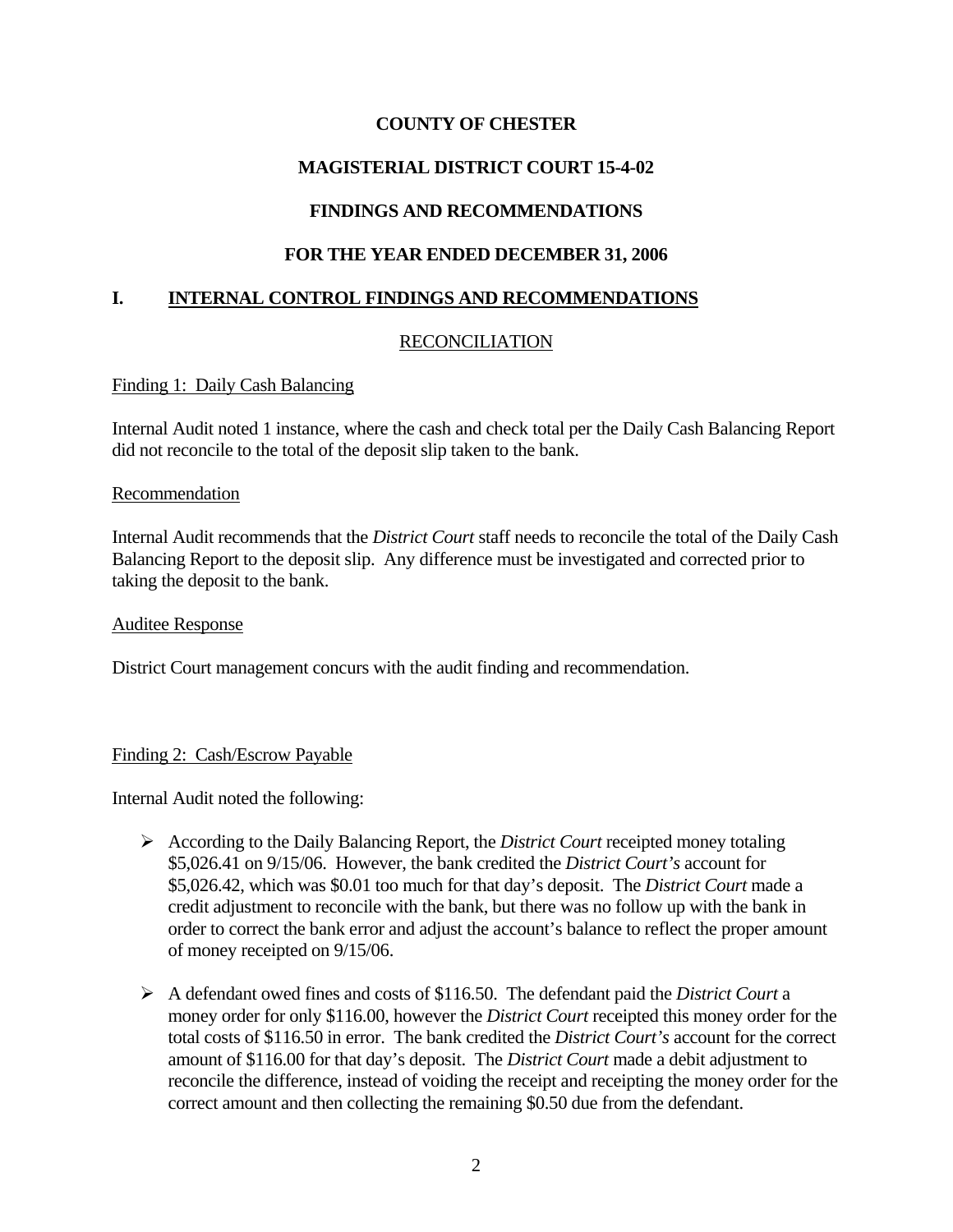# **MAGISTERIAL DISTRICT COURT 15-4-02**

# **FINDINGS AND RECOMMENDATIONS**

# **FOR THE YEAR ENDED DECEMBER 31, 2006**

# **I. INTERNAL CONTROL FINDINGS AND RECOMMENDATIONS**

# RECONCILIATION

## Finding 2: Cash/Escrow Payable (*continued)*

## Recommendation

Internal Audit recommends that the *District Court* follow up with the bank in order to debit their account for the \$0.01 difference from the deposit on 9/15/06. Once the account is debited by the bank the *District Court* should then make a debit adjustment to reconcile the account. For the second finding, Internal Audit recommends that the *District Court* reverse the debit adjustment by making an off-setting credit adjustment for the \$0.50. They should then void the original receipt entered in error and create a new receipt for the correct amount. Finally the *District Court* needs to collect the remaining \$0.50 from the defendant for fines and costs still due.

## Auditee Response

District Court management concurs with the audit finding and recommendation.

# **II. COMPLIANCE WITH POLICIES AND PROCEDURES**

In order to test compliance with all applicable policies and procedures, Internal Audit selected a statistical sample of 30 case files out of a total population of 8,379 case files created in 2006. In addition, we performed other related tests of cash receipts, cash disbursements, manual receipts, undisbursed funds, and voided transactions. Sample size for the tested areas was determined through a risk assessment analysis based on the results of the *District Court's* prior year audit and current year case load. We believe the results of our tests are representative of the entire population on the basis of accepted audit sampling principles.

## Finding 1: Undisbursed Funds

Internal Audit noted the following:

 $\triangleright$  In 4 instances, bail or collateral to be refunded was not disbursed to the remitter in a timely manner.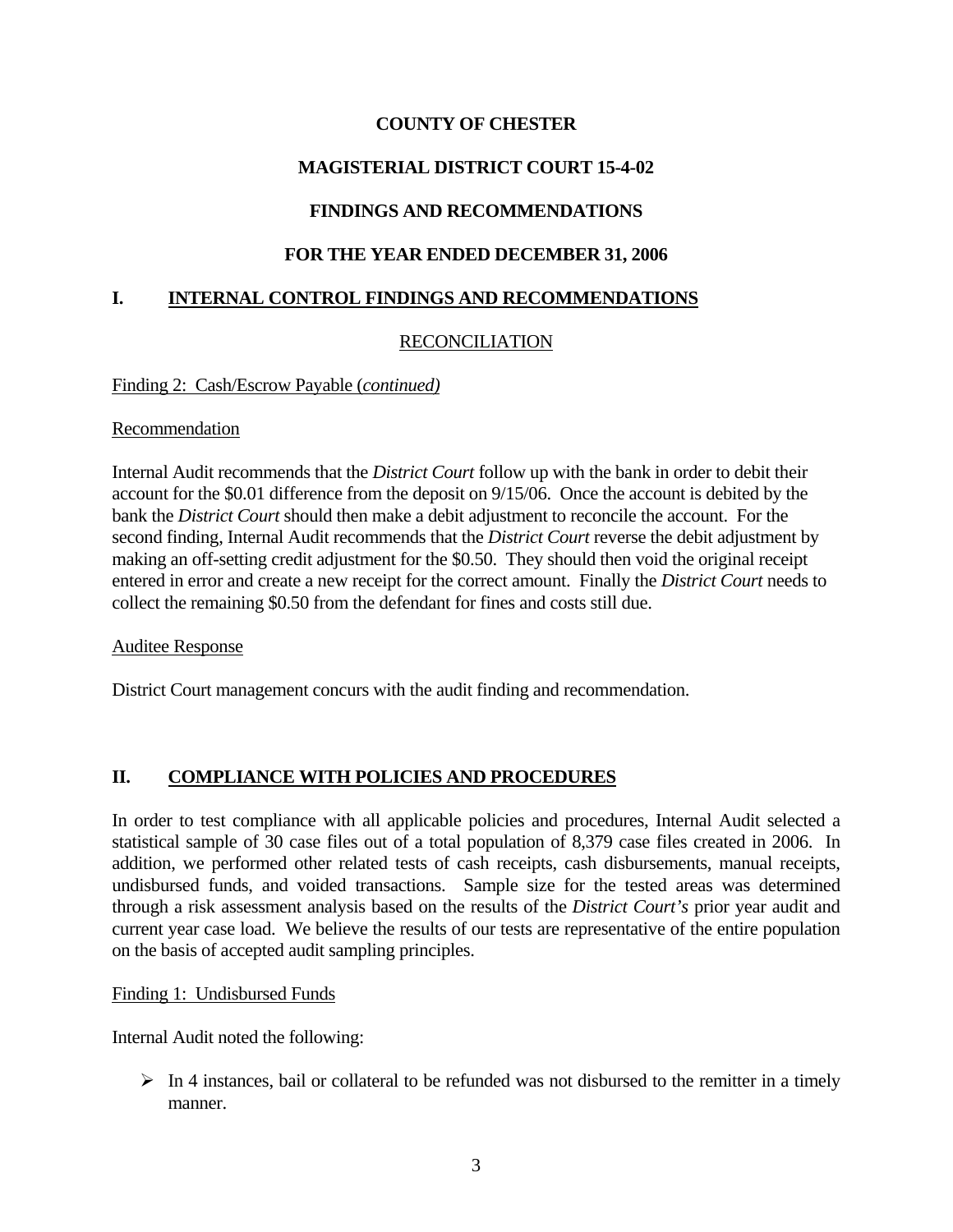# **MAGISTERIAL DISTRICT COURT 15-4-02**

# **FINDINGS AND RECOMMENDATIONS**

# **FOR THE YEAR ENDED DECEMBER 31, 2006**

# **II. COMPLIANCE WITH POLICIES AND PROCEDURES**

## Finding 1: Undisbursed Funds *(continued)*

 $\triangleright$  In 1 instance, money remains in undisbursed funds even though a final disposition has been made and the case has been closed.

## Recommendation

Internal Audit recommends that members of the staff exercise greater care to ensure that the Undisbursed Funds Report is monitored at least on a monthly basis to ensure that collateral, bail and server fees are properly processed in a timely manner. Internal Audit also recommends that *District Court* management reemphasize to the staff the importance of disbursing funds as soon as allowable on cases which have been closed and/or adjudicated.

## Auditee Response

District Court management concurs with the audit finding and recommendation.

## Finding 2: Voided Transactions

Internal Audit noted the following:

- $\triangleright$  In 1 instance, a voided receipt in the case file was not marked "void."
- $\triangleright$  In 19 instances, stale dated checks were not escheated in a timely manner.

## Recommendation

Internal Audit recommends that the *District Court* staff exercise greater care in the proper labeling of voided receipts. Internal Audit also recommends that *District Court* management monitor the list of outstanding checks monthly in order to perform due diligence and to escheat stale dated checks in a timely manner.

## Auditee Response

District Court management concurs with the audit finding and recommendation.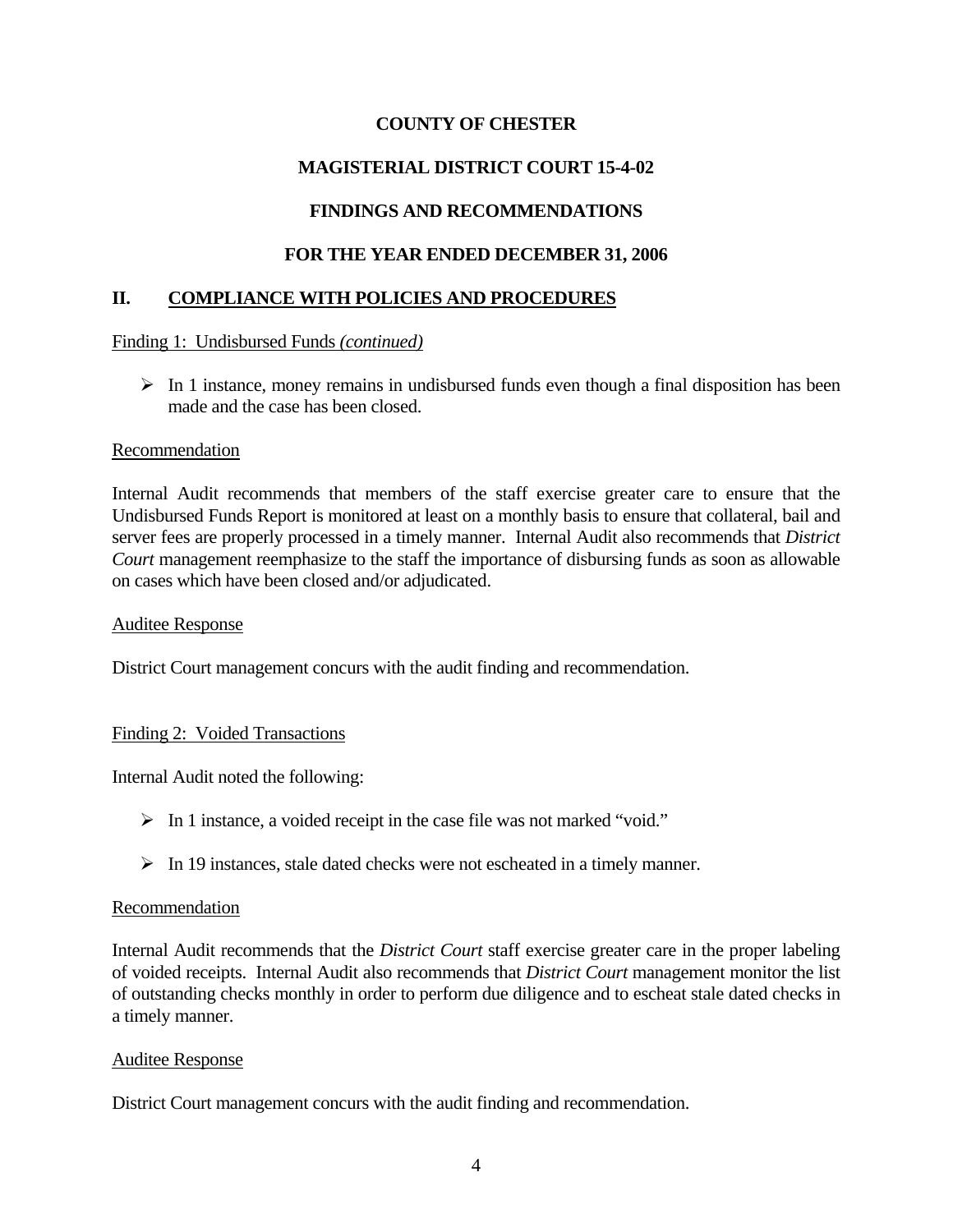# **MAGISTERIAL DISTRICT COURT 15-4-02**

# **FINDINGS AND RECOMMENDATIONS**

# **FOR THE YEAR ENDED DECEMBER 31, 2006**

## **II. COMPLIANCE WITH POLICIES AND PROCEDURES**

#### Finding 3: Overall Compliance

Internal Audit noted 1 instance, where a warrant was not recalled after 60 days, on a non-criminal case.

#### Recommendation

Internal Audit recommends that *District Court* management emphasize to the staff the importance of adhering to procedures as outlined in the District Justice Automated Office Clerical Procedures Manual relating to the issuance of warrants.

#### Auditee Response

District Court management concurs with the audit finding and recommendation.